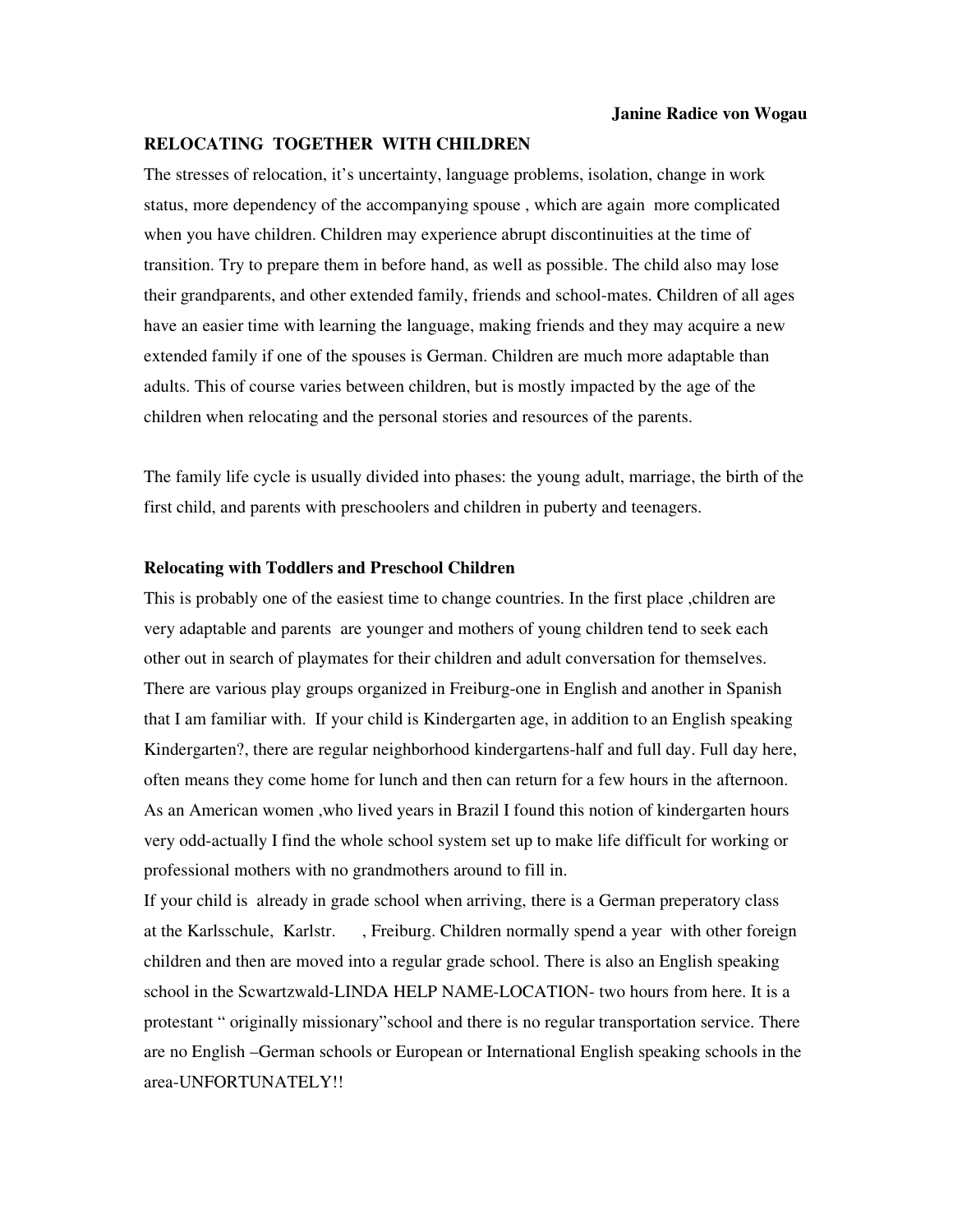## **Relocating with older children**

This isdefinitely more complicated. Older children are often coaxed migraters-in that they do not choose the change and are often not so happy about leaving their school and friends back home. They have a somwhat more difficult time learning German and have more adaption problems at school. The Karlschule only accepts children up to the age of 14-so if your children are older there is no adequate school option here. A problem, which may mean putting your child in a boarding school. Children during the age of puberty are especially sensitive about being different. My daughter came at the age of ten from Brazil and did not find the first year here very easy. She lost a school year because of the language and was rather embarrassed about looking different. I am Italo-American and she has darker skin -she did not like being different from her school-mates. She spent one semester at the Karlschule, then moved into a regular grade school where she had then to repeat the third grade ..At the time she was annoyed with us-today she is happy about being tri-lingual and recognizes it as a big advantage in her life. The Germans are generally less tolerent of diversity then the Americans and finnicy (sp)about spelling their language. They are not prepared and largely do not have a real sensitivity for multi-lingual children. You can have your child declared Dyslexic and then their spelling notes will not count in the fifth and sixth grade. Nothing like resorting to being pathological because you are bi-lingual. The other option is a "sonder schule" where they place about 30% of their foreigners children- as less than an ideal choice. Try to get a Gymnasium recommendation from the "sonder schule" . That is another detail here, contrary to any rational understanding of child development children are tracked in the fifth grade into three types of schools. Haupt schule-for working class professions, Real schule for technica –type jobs and Gymnasium –for those who want to eventually have the chance to go to college.The inadequacy to train and provide teachers who can work with bilingual children and a general lack of respect for bilingualism is a major problem which will have to be dealt with. Although the Germans are looking for green card holders, and immigration trends are on the increase due to the European Union, they are slow to prepare themselves and reluctant to see themselves as a diverse land . A contradiction to the reality and the fact that more than 20% of the population is foreign-17% in Freiburg.

The change in country affects the whole family, adjusting to the dominant culture, dealing with more insecurity, problems of learning the language and understanding the cultural differences, more dependent on the working or German spouse, more isolation. This stresses the children too and because they learn the language more quickly, often inverts the family